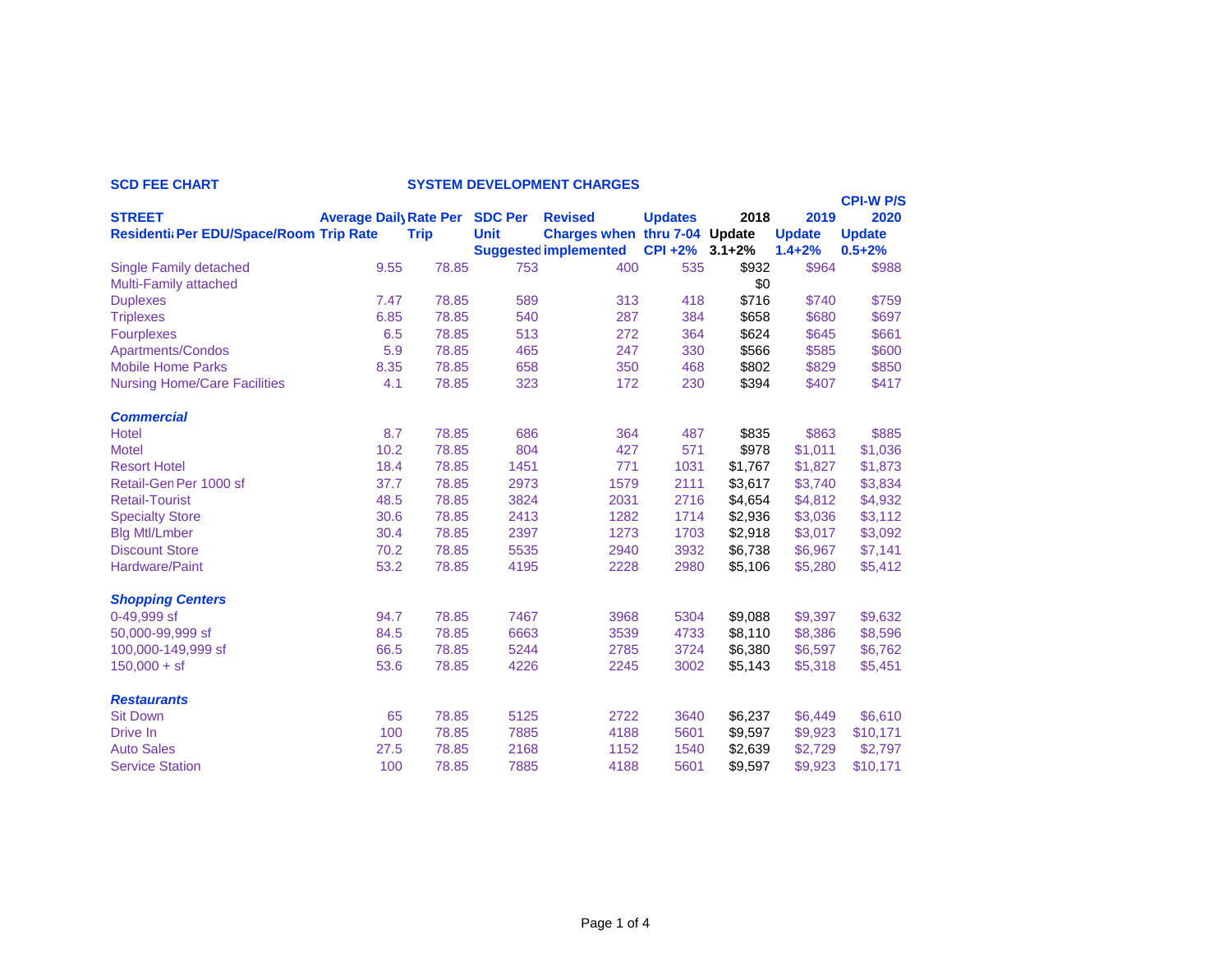| <b>SCD FEE CHART</b><br><b>SYSTEM DEVELOPMENT CHARGES</b> |                              |             |                |                               |                |         |               |                  |
|-----------------------------------------------------------|------------------------------|-------------|----------------|-------------------------------|----------------|---------|---------------|------------------|
|                                                           |                              |             |                |                               |                |         |               | <b>CPI-W P/S</b> |
| <b>STREET</b>                                             | <b>Average Dail Rate Per</b> |             | <b>SDC Per</b> | <b>Revised</b>                | <b>Updates</b> | 2018    | 2019          | 2020             |
| Residenti: Per EDU/Space/Room Trip Rate                   |                              | <b>Trip</b> | <b>Unit</b>    | Charges when thru 7-04 Update |                |         | <b>Update</b> | <b>Update</b>    |
|                                                           |                              |             |                | <b>Suggested implemented</b>  | CPI +2% 3.1+2% |         | $1.4 + 2%$    | $0.5 + 2%$       |
| <b>Auto Parts</b>                                         | 38.5                         | 78.85       | 3036           | 1612                          | 2156           | \$3,694 | \$3,820       | \$3,916          |
| <b>Tire/Batt/Accessories</b>                              | 31.2                         | 78.85       | 2460           | 1307                          | 1747           | \$2,993 | \$3,095       | \$3,172          |
| Car Wash                                                  | 52.6                         | 78.85       | 4148           | 2203                          | 2946           | \$5,048 | \$5,220       | \$5,351          |
| <b>Truck Stop</b>                                         | 48.1                         | 78.85       | 3793           | 2014                          | 2694           | \$4,616 | \$4,773       | \$4,892          |
| Supermarket                                               | 100                          | 78.85       | 7885           | 4188                          | 5601           | \$9,597 | \$9,923       | \$10,171         |
| <b>Convenience Store</b>                                  | 100                          | 78.85       | 7885           | 4188                          | 5601           | \$9,597 | \$9,923       | \$10,171         |
| Clothing/Apparel                                          | 3.33                         | 78.85       | 263            | 139                           | 187            | \$320   | \$331         | \$339            |
| <b>Furniture Store</b>                                    | 4.35                         | 78.85       | 343            | 182                           | 244            | \$418   | \$432         | \$443            |
| <b>Video/Arcade</b>                                       | 26.5                         | 78.85       | 2090           | 1110                          | 1484           | \$2,564 | \$2,651       | \$2,717          |
| <b>Bank</b>                                               | 100                          | 78.85       | 7885           | 4188                          | 5601           | \$9,680 | \$10,009      | \$10,259         |
| <b>RV Parks</b>                                           | 12.8                         | 78.85       | 1009           | 536                           | 717            | \$1,240 | \$1,282       | \$1,314          |
| <b>Professional Offices</b>                               |                              |             |                |                               |                |         |               |                  |
| Clinic                                                    | 23.8                         | 78.85       | 1877           | 997                           | 1333           | \$2,304 | \$2,382       | \$2,442          |
| <b>General Office</b>                                     | 16.3                         | 78.85       | 1285           | 683                           | 913            | \$1,578 | \$1,632       | \$1,673          |
| <b>Government Office</b>                                  | 69                           | 78.85       | 5441           | 2890                          | 5601           | \$9,680 | \$10,009      | \$10,259         |
| <b>US Post Office</b>                                     | 100                          | 78.85       | 7885           | 4188                          | 5601           | \$9,680 | \$10,009      | \$10,259         |
| <b>State Motor Vehicle</b>                                | 16.8                         | 78.85       | 1325           | 704                           | 941            | \$1,626 | \$1,681       | \$1,723          |
| <b>Civic Center</b>                                       | 25                           | 78.85       | 1971           | 1047                          | 1400           | \$2,420 | \$2,502       | \$2,565          |
| <b>Business Park</b>                                      | 12.4                         | 78.85       | 978            | 519                           | 694            | \$1,200 | \$1,241       | \$1,272          |
| <b>Financial</b>                                          | 6.1                          | 78.85       | 481            | 255                           | 342            | \$591   | \$611         | \$626            |
| <b>Real Estate</b>                                        | 4.5                          | 78.85       | 355            | 188                           | 252            | \$435   | \$450         | \$461            |
| <b>Insurance</b>                                          | 11.4                         | 78.85       | 899            | 477                           | 638            | \$1,102 | \$1,139       | \$1,167          |
| <b>Industrial</b>                                         |                              |             |                |                               |                |         |               |                  |
| Gen. Light                                                | 7                            | 78.85       | 552            | 293                           | 392            | \$677   | \$700         | \$718            |
|                                                           | 1.5                          | 78.85       | 118            | 63                            | 84             | \$145   | \$150         | \$154            |
| <b>Gen Heavy</b><br>Manufacturing                         | 3.85                         | 78.85       | 304            | 161                           | 216            | \$373   | \$386         | \$396            |
| Warehouse                                                 | 4.9                          | 78.85       | 386            | 205                           | 274            | \$473   | \$489         | \$501            |
| Mini-Warehouse                                            | 2.6                          | 78.85       | 205            | 109                           | 146            | \$252   | \$261         | \$268            |
| <b>Utilities</b>                                          | 1.1                          | 78.85       |                |                               |                | \$106   |               |                  |
|                                                           |                              | 78.85       | 87             | 46                            | 62             |         | \$110         | \$113            |
| Wholesale                                                 | 6.8                          |             | 536            | 285                           | 381            | \$658   | \$680         | \$697            |
| Agriculture/food products                                 | 3.9                          | 78.85       | 308            | 163                           | 218            | \$376   | \$389         | \$399            |
| Other                                                     |                              |             |                |                               |                |         |               |                  |
| Auto Care Center/1000 sq ft                               | 3.38                         | 78.85       | 267            |                               |                | \$326   | \$337         | \$345            |
| Health & Fitness/1000 sq ft                               | 4.05                         | 78.85       | 319            |                               |                | \$390   | \$403         | \$413            |
| Church/1000 sq ft                                         | 0.66                         | 78.85       | 52             |                               |                |         | \$66          | \$68             |
|                                                           |                              |             |                |                               |                | cms     | cms           | cms              |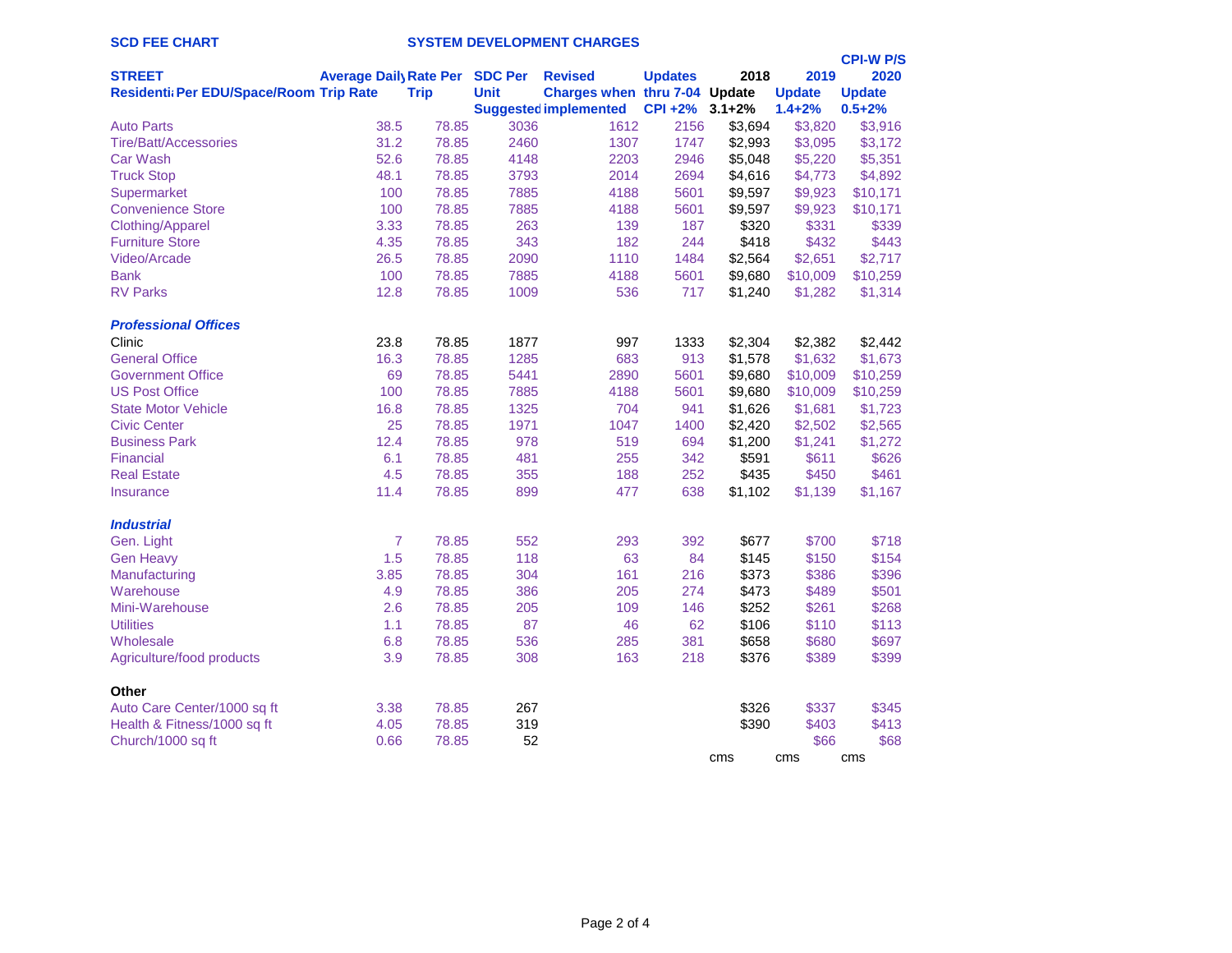| <b>SCD FEE CHART</b>                           | <b>SYSTEM DEVELOPMENT CHARGES</b>     |      |      |                                                       |                |      |      |                  |
|------------------------------------------------|---------------------------------------|------|------|-------------------------------------------------------|----------------|------|------|------------------|
|                                                |                                       |      |      |                                                       |                |      |      | <b>CPI-W P/S</b> |
| <b>STREET</b>                                  | Average Dail Rate Per SDC Per Revised |      |      |                                                       | <b>Updates</b> | 2018 | 2019 | 2020             |
| <b>Residenti: Per EDU/Space/Room Trip Rate</b> |                                       | Trip | Unit | Charges when thru 7-04 Update Update                  |                |      |      | <b>Update</b>    |
|                                                |                                       |      |      | Suggested implemented CPI +2% $3.1+2\%$ 1.4+2% 0.5+2% |                |      |      |                  |